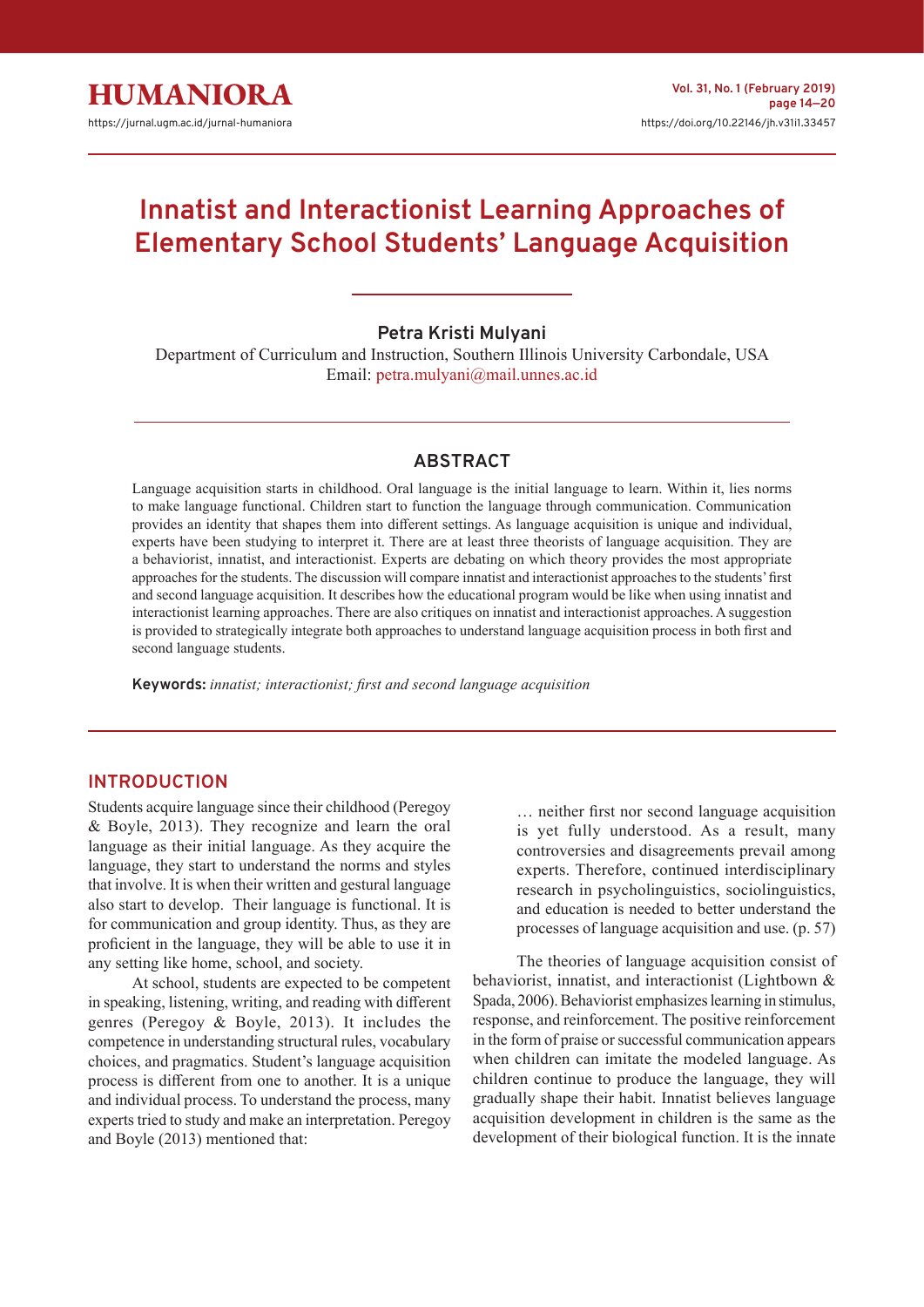factor that causes their language development process. Interactionist mentions the importance of caregiver in facilitating children's language acquisition. Caregiver plays a vital role to help the children in using the language for social interaction communication.

There are debates among the three theories on which approach works better to support students' language acquisition learning process at school. Although all approaches give influence in language teaching, there is a significant critique towards behavioral approach. Language teaching strategies recently focus on innatist and interactionist approaches. These two approaches complete one and another in building ideal language classroom composition to the students (Peregoy & Boyle, 2013). Thus, this article will focus on the discussion of innatist and interactionist approaches in elementary school students' language acquisition. There will be a discussion on the review from the theorists, as well as the research on its learning practice. There is also discussion on critiques of innatist and interactionist theory. The statements of problems that lead the discussion will be:

- What are the most appropriate learning approaches to develop elementary school students' language acquisition? Are innatist and interactionist the most appropriate approaches to the students' first and second language acquisition?
- How would the educational program be like when using innatist and interactionist learning approaches?
- What are the critiques of innatist and interactionist approaches?

# **DISCUSSION**

Swanson et al. (2013) mentioned that elementary school students' English language acquisition learning encountered many problems from many aspects; affected the students who had English as their first or second language. The causes of the problems were various. The obvious cause was regarding whether English became their native language or not. Second language learners were reported to have reading difficulties across various elementary school grade level. Also, learning approach became a significant factor that affected elementary school students' language proficiency. Students' language proficiency affected their academic performance. English language acquisition learning had different and individualized process between one and another student in elementary school. However, no matter whether English became students' first or second language, the poor language proficiency proofed to affect the same negative impact towards their school achievement.

Bui and Fagan (2013) added that language learning in elementary school nowadays had to deal with school system and curriculum that put pressure on teacher and students. The elementary school teacher was demanded to perform the most suitable approach to support students' language learning within the diverse settings of first and second English language learners, having different backgrounds. Teachers also needed to face the different achievement gaps among the students having different language background. Elementary school students having English as their second language performed lower achievement because of their lower language proficiency to function the learning process.

In facing the students' problems related to English language acquisition in elementary school, some theories provided approaches to building language learning practices in the language classroom. Innatist and interactionist learning approaches are considered to be valuable for elementary school students' language acquisition. Here are the discussions about the approaches.

## **Innatist Theory**

#### *First Language Acquisition Perspective*

Noam Chomsky (2002) stated the innatist theory. He mentioned that children were born with the ability to acquire language (innate). He argued that language acquisition of children be related to their innate ability of biological language acquisition device (LAD). It meant that infants were prewired to analyze linguistics. In his book, Chomsky (2002) provided analysis of syntax that supports his innatist theory. He claimed that infants had innate universal grammar. Universal grammar was the template possessed by the children since they were born. As they grew, they would face language functions. It was when they were exposed to the language that grammar was gradually constructed. Children tried to make hypothesis instead of imitating the language. The rule of plural nouns, for example, would make the students learn that *-s* ending was necessary for plural nouns. However, as they experienced the language, they would revise their hypothesis by not using *-s* ending to all nouns in creating plural nouns. It was when they used the rule from their hypothesis instead of just repeating others.

#### *Second Language Acquisition Perspective*

Chomsky (2002) also inspired innatist theory in second language perspective. According to research by Dulay and Burt (1974), the majority of grammatical error made by young second English language learners were the similar to young first English language learners. They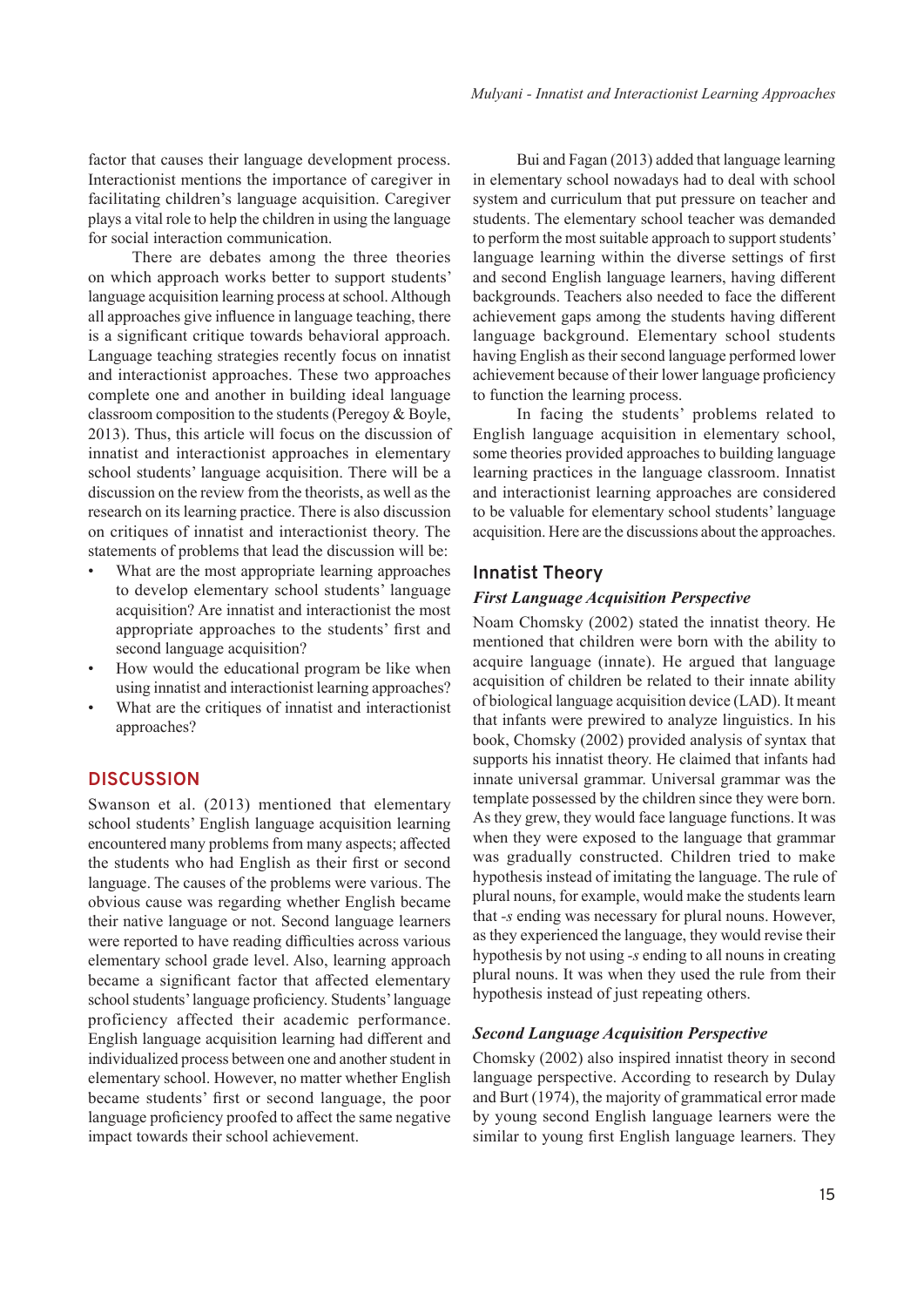made research of Spanish-speaking, Chinese-speaking, and English-speaking students. Students were interviewed to respond to the questions based on the colorful cartoon pictures. They were expected to answer the questions with specific grammatical structure. The study revealed that some grammatical error made by Spanish-speaking and Chinese-speaking students as the influence of their first language. However, English-speaking students had the same majority of grammatical errors with second language learners.

The conclusion of Dulay and Burt (1974) research had explained innatist perspective in second language acquisition. They called second language learner innate ability with so-called creative construction theory. Although the process of acquiring first and second language was not identical, however, it showed the similar process. Students constructed the rules of the second language creatively that it did not depend on their first language construction. Contrastive analysis to compare phonological, morphological, and syntactic rules to guess second language learners' success was not applicable based on their research. Thus, having innatist approach towards second language acquisition learning would still be effective to help the students to acquire their second language.

## **Interactionist Theory**

#### *First Language Acquisition Perspective*

Interactionist believed the importance of nature and nurture in the children's language acquisition process (Lightbown & Spada, 2013). Caregivers help the children to make the language function properly in the society. The language ability that innately possessed by the children would complete by the process of adjusting the language for the correct purpose and context. It is when caregivers take their essential role. With the help of caregivers, the children acquire more vocabulary. In the meaningful conversation, caregivers often question, answer, challenge, and contradict to build the children's nuances on the language. As children progress to construct the meaning of the language, they will get help to construct the meaning of the vocabulary within the right context and use. Social interaction becomes one of the keys to build children's language proficiency. The social environment is the key to process their language acquisition.

#### *Second Language Acquisition Perspective*

Interactionist in the perspective of second language acquisition process focuses on the interaction between the native and non-native speakers or first language and second language learner. The interaction between the two sides will help second language learner to acquire the language. There is a mutual interaction named negotiation of meaning (Long & Porter, 1985). It involves the process of give-and-take and trial-and-error. The native speaker will modify their language production to be understood by a non-native speaker. On the other hand, the non-native speaker will try to produce language that is understood by the native speaker. During the process, other means can help the communication succeed like gesture and picture.

Peregoy and Boyle (2013) explained that interactionist learning approach in the classroom should provide the opportunity for native and non-native speakers to learn the ways to make the communication. It involved the skills in asking for clarification, expressing ideas, expressing meaning, and understanding gestures.

# **Educational Program Using Innatist And Interactionist Learning Approaches**

The teacher should carefully plan educational program using innatist and interactionist learning approaches. To be able to plan the educational program, the teacher needs to understand well the difference between innatist and interactionist perspective. It is important because developing the program without knowing the character of each approach will lead to the activities represent a different approach. The following is a summary of the two theories (Peregoy & Boyle, 2013, p. 62):

**Table 1.** *Innatist and Interactionist Language Acquisition*

| <b>Acquisition</b><br><b>Aspects</b> | <b>Innatist</b><br><b>Perspective</b> | <b>Interactionist</b><br><b>Perspective</b>    |
|--------------------------------------|---------------------------------------|------------------------------------------------|
| Linguistic<br>Focus                  | child's syntax                        | conversation<br>between child<br>and caregiver |
| Process of<br>acquisition            | hypothesis<br>testing                 | communication                                  |
|                                      | creative<br>construction              | caregiver<br>scaffolding                       |
| Role of child                        | primary using<br>LAD                  | important in<br>interaction                    |
| Role of<br>environment               | minor                                 | important                                      |

The discussion about second language perspectives provides a summary of instructional implications on both theories. The following is the summary (Peregoy & Boyle, 2013, p. 67):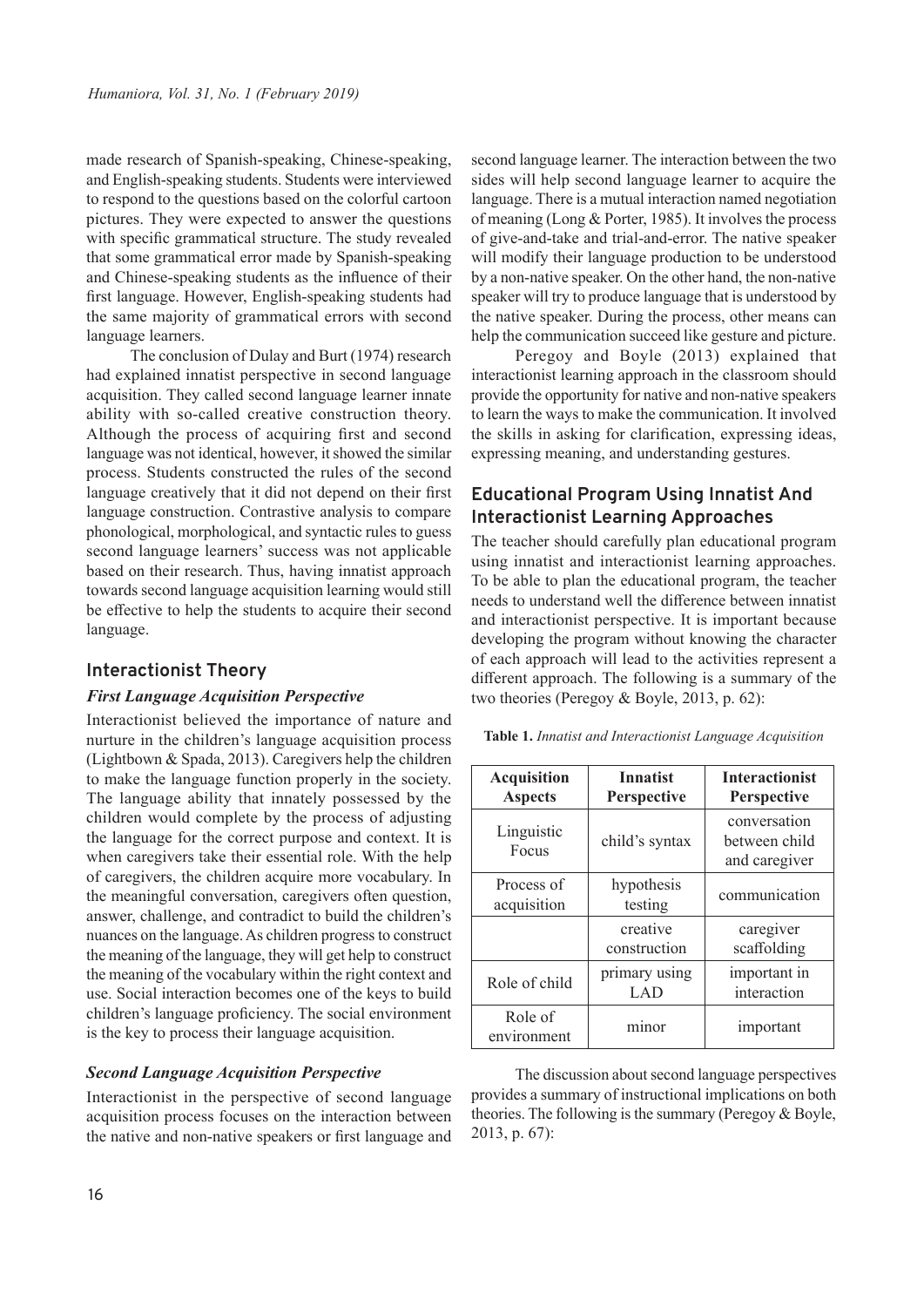| <b>Instructional</b><br><b>Components</b> | <b>Innatist</b>                                         | <b>Interactionist</b>                                           |
|-------------------------------------------|---------------------------------------------------------|-----------------------------------------------------------------|
| Source of<br>linguistic<br>input          | natural language<br>from teacher,<br>friends, books     | natural language<br>from teacher,<br>friends, books             |
| Nature of<br>input                        | unstructured,<br>made<br>comprehensible<br>by teacher   | unstructured,<br>focused on<br>communication<br>with others     |
| Ideal<br>classroom                        | target language<br>learners' similar<br>second language | native speakers<br>and language<br>learner for<br>communication |
| Student output                            | not a concern,<br>will occur<br>naturally               | natural<br>communication<br>with others                         |
| Pressure to<br>speak                      | silent period<br>expected                               | no pressure<br>except natural                                   |
| Treatment of<br>errors                    | not corrected,<br>with time                             | corrected<br>naturally as<br>meaning                            |
|                                           | students correct<br>themselves                          | is negotiated,<br>some explicit                                 |

**Table 2.** *Second Language Acquisition Instructional Implications*

Understanding the difference between the two theories, these are some suggested educational programs to consider as the combination between the two learning approaches:

#### 1. Conversational Scaffolding

There are several steps in conversational scaffolding activity (Ninio & Bruner, 1978). In the beginning, the student makes a sentence. Then the instructor or teacher repeats the student's statement by providing a more expanded form of a sentence. While the student is modeling the sentence usage, s/he checks the understanding of the new sentence. At the end of the interaction, questions scaffold their participation in communication. Scaffolding will build the students' language acquisition through the development of the vocabulary and meaning.

#### 2. Dialogue

The dialogue directs to communication that involves questioning, answering, challenging, and contradicting (Halliday, 1994). The components of the dialogue matter because it builds the students' concept to understand the meaning and the nuances of the words and phrases produced during the communication. Students have the chance to interact with the social environment in conducting the dialogue. Activities can be inside or outside the classroom. Guest speakers can also become the alternative for the students to get exposed to the society.

#### 3. Krashen's Five Hypotheses

a. The Acquisition / Learning Hypothesis

Activities in the classroom involve native speakers into the process (Krashen, 1982). Students need to experience the encounter with the native speakers because they need the ideal model of their language production. The instruction of communication should be given explicitly to make the students aware of the rules of their hypothesis.

## b. The Monitor Hypothesis

Activity within this program needs the students to apply their hypothesis by making communication (Krashen, 1982). The communication of their ideas is done orally and written. In communicating their ideas, students are required to explicitly tell their understanding of the rules of language based on their hypothesis. Partners, instructor, or teacher can be their partner in communication.

#### c. The Natural Order Hypothesis

The educational program in this hypothesis provides students with the chance to experience the acquiring process of the language. The instructor or teacher builds the experience within specific expected grammatical features that can be acquired by the students. Specific dialogs within certain themes are provided for the students to acquire the grammatical features involved in the activity (Krashen, 1982).

#### d. The Input Hypothesis

Students have the experience of natural communication with the society. The activity is outside of the classroom setting. Teacher or instructor chooses the setting that has language level with a little bit beyond the students' level. Thus, students will develop their language level in a natural setting (Krashen, 1982).

#### e. The Affective Filter Hypothesis

Communication setting is ensured to be less pressure for the students. Students should not be forced to produce a language of specific standards. It is because the teacher understands that they sometimes need a silent period to acquire the language. Thus, teacher or instructor can provide activities when students do not have burdens of particular assignments. There is activity when students only listen and enjoy for being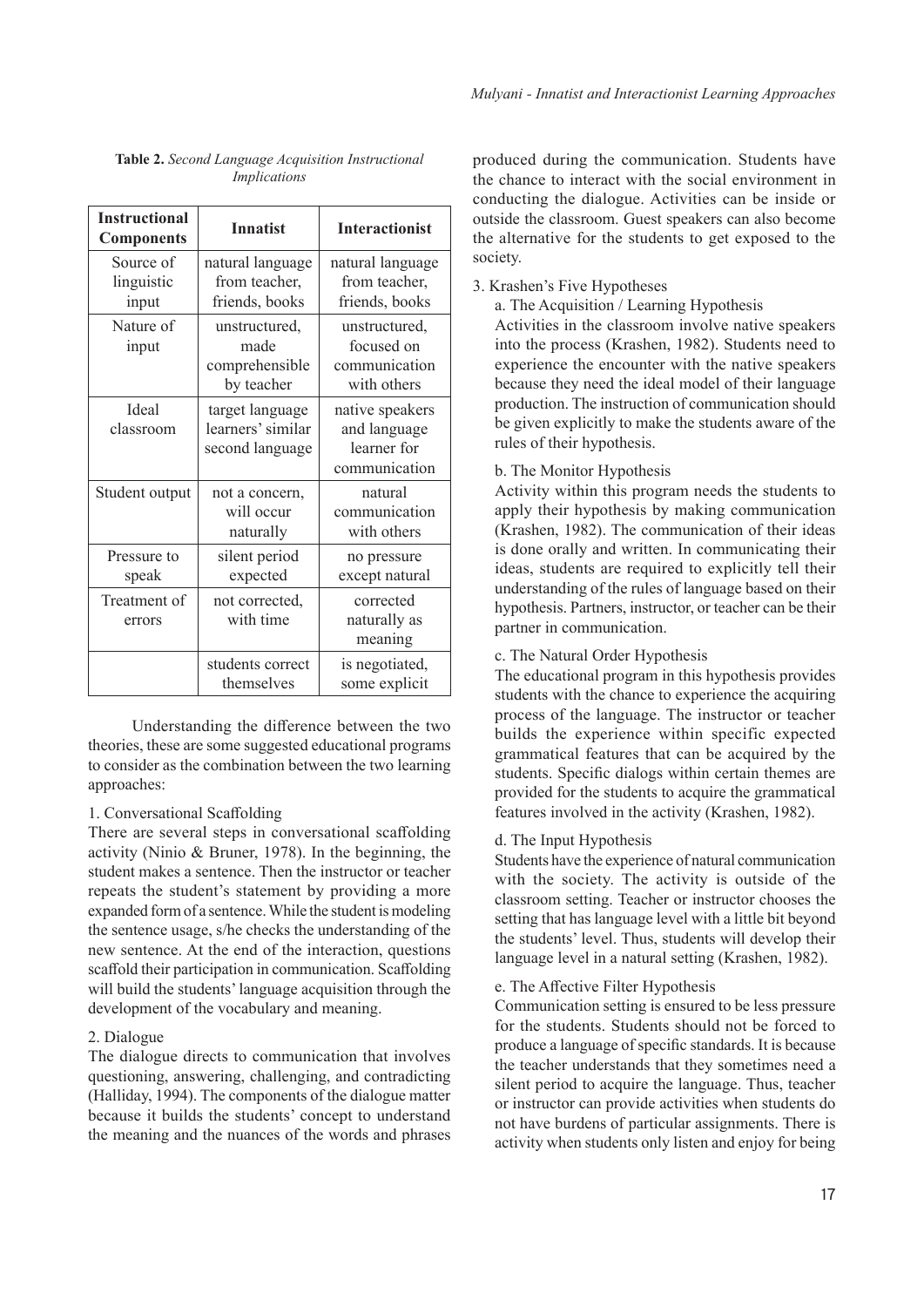in the language setting. The activities can be watching movies or drama without any assignment that follows.

4. Negotiation of Meaning (Long & Porter, 1985)

Activities can be for students to understand the importance of negotiation in meaning. Teacher or instructor provides conversation activities where students need to use gesture or drawing to convey the meaning (Krashen, 1982). Activities can be in small or big groups, for example, games of gesture guessing or drawing guessing.

# **Critiques of Innatist and Interactionist Learning Approaches**

Innatist and interactionist learning approaches have critiques from many experts. Gardner (1995) mentioned that Chomsky's innatist theory did not regard the role of parents and caregivers towards the children's language development. It was unacceptable because adults were needed to make the language functioned adequately. Language should be socially accepted. Children were regarded to be a proficient language learner only when they could produce language within the specific construction of meaning. This process would need adults to complete. Thus, innatist would not complete without interactionist perspective.

Rhyner (2007) made a study about the role of caregiver in the language development of the children. Because children nowadays are enrolled in childcare centers, the language input from caregivers could play a significant role in children's language development. During book sharing, children record caregiver language. The language structures recorded included declarative, imperative, wh- questions, yes/no questions, choice questions, compound, and complex sentence, and other structure possible to occur during the book sharing activity. The language structures were used to demonstrate a communicative style with the children. The children acquired language as the caregiver introduced and repeated during the activities. This study supported interactionist theory on the role of caregiver (nurture) to the children's language acquisition. However, there was a critique that interactionist limited the students' language development. They would only develop their language based on the input of the caregiver. The caregiver limited their creativity.

Chapman (2000) discussed many aspects that influenced children's language learning from the perspective of interactionist theory. Although many factors were nature, nurture also took part in the way children acquired language. The genetical and biological condition of children would affect their language

development. Environmental inputs also contributed. The positive verbal interaction between parents and child had proven to be supportive towards fast language development. The environment provided variations of their language system. Cross-linguistic and cross-cultural developed language system to be functional. This study provided a more in-depth theoretical understanding of how interactionist perspective discusses each aspect that influenced children's language development. However, as well as Rhyner's study, interactionist invites critique. Students would only limit their cross-cultural understanding on the environment provided for them. They might not be able to experience broader crosscultural perspectives besides their environment.

Sato (2015) investigated conversation between second language learner and native speakers. The interaction is examined in MLU (mean length of utterance), types and tokens of words, TTR (type-token ratio), copula omissions, and the number of types of verbs and nouns. The study found that although native speakers had more grammatical and lexical variability, they tended to omit some to balance with second language learners' errors. We could see that native speakers tried to adapt to produce a good communication with second language learners. The result found that second language learners acquired more verbs from the interaction through conversation with native speakers. This study provided educational practice with interactionist approach on how to develop second language learner's words through interaction with native speakers. The critique of the interactionist in this study was related to the concern of the development of the native speakers. The concept of buddying the second language learners to the first language learner might give burden to the native speaker to grow. Buddying would consume the time and chances for a native speaker to grow more.

Shanker (2002) provided a detail description of how Chomsky's theory provided cognitivist approach on the focus of children's language development theory. Chomsky (2002) believed that children were born with the ability to acquire language (innate). Besides, there were descriptions to compare between cognitivist and behaviorist approach in explaining how children acquired language. However, Specific Language Impairment (SLI) discussed in the article had provided the view of interactionist approach that took part in students' language development. Through interaction with the environment, the language functioned for the communicative purpose, even for SLI children. This study questioned the accurateness of innatist idea towards SLI children. An innate capability might not be able to explain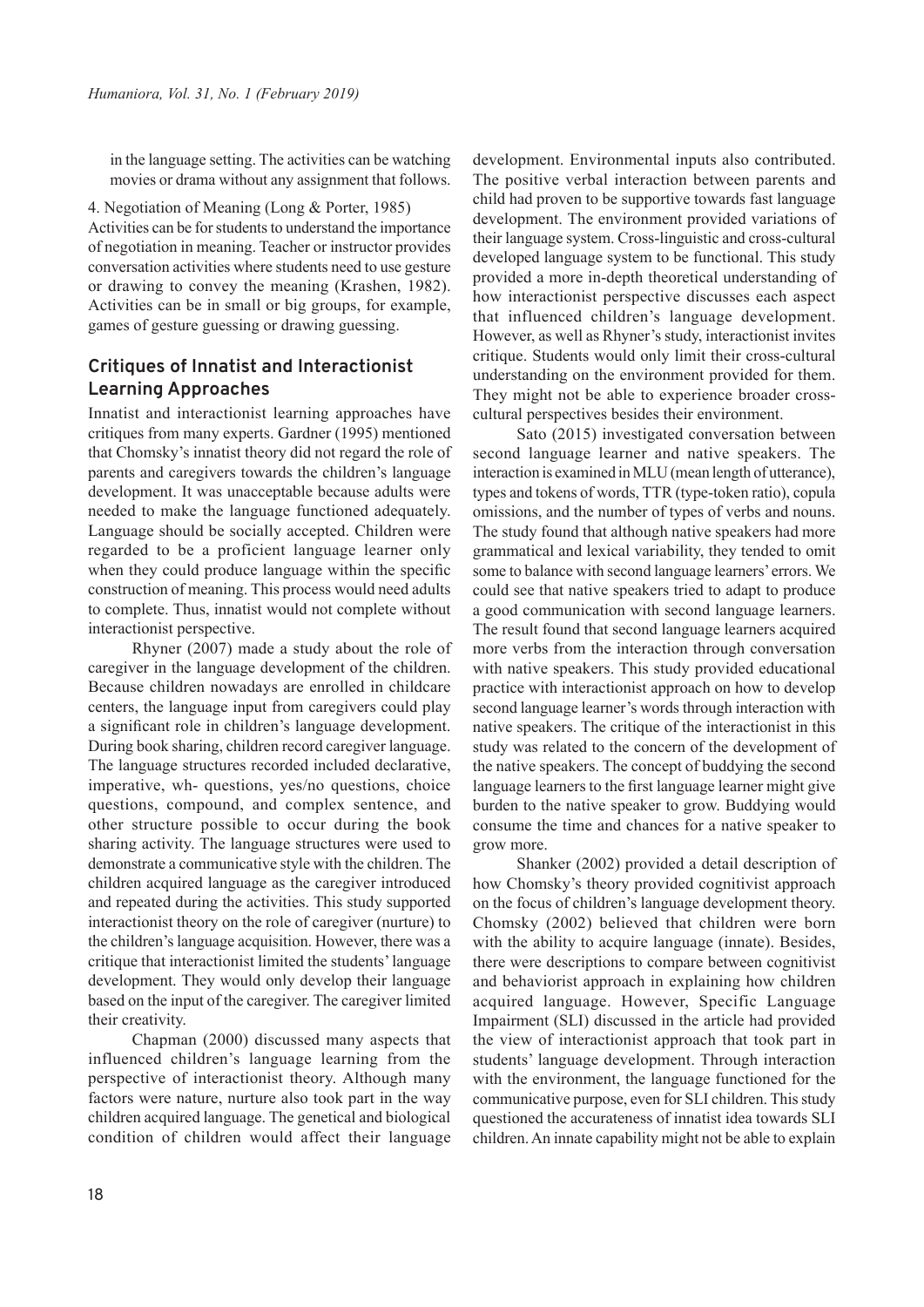this circumstance. SLI children should accept special approach for students' disability than innatist.

Seidenberg (1997) discussed an innate aspect of children's language acquisition. A debate on behaviorist point of view was presented to refute innatist approach. The argument was children would not be able to acquire grammatical knowledge without behavioral learning approach. However, there was another argument that children had an innate knowledge of the grammatical structure or universal grammar. The discussion in the article revealed important emphasizes on how each learning approach discussed the logic view of how language was acquired. It also provided the logic view from each approach on how to use language. In fact, the teacher might still use behaviorist approach more than innatist.

Eckman (2004) provided comprehensive discussion about Universal Grammar by Chomsky. Besides, there was a discussion about language typology. Both approaches explained how to develop second language acquisition. The article discusses several arguments. The arguments were about the innate aspect of children in acquiring their second language were not the same as first language acquisition. Language typology was presented to give another point of view on how the second language was acquired and better explained the acquisition process than innatist theory. It was presented to explain the way human brain worked with second language acquisition process. It helped to understand that innate language learning approach could not explain how second language learners acquire their language.

Radick (2016) provided a complete description of Chomsky's way of thinking. He explained that Chomsky used to be a behaviorist. However, Chomsky transferred to cognitivist as he discussed on transformational generative grammar. There were discussions on how Chomsky looked at Hockett work, that he finally dedicated himself to the view of children language acquisition. The article also discussed the reasons why Chomsky was chosen as the alternative in explaining children language acquisition process. Views were provided to open the understanding of the role of behaviorist towards the emergence of Chomsky theory. Thus, it questioned Chomsky's motives in creating innatist theory.

Cohen-Cole (2015) discussed the history of psycholinguistics. There were discussions of psychologist George Miller and the linguist Noam Chomsky. Both theorists were discussed in the article to provide a different point of view on how language acquisition theory was debated. Debates were presented to discuss innatist theory that was weak in explaining the logic of social role in

language acquisition process. The author suggested the reader understand various views in understanding how language works within different approaches to help to understand that children were different from one to another. Thus, different views would help to understand different aspects of students in acquiring language.

# **CONCLUSION**

Discussion on innatist and interactionist learning approach for elementary school students' language acquisition has to lead us to the conclusion that both should be used within the context of completing each other. We understand that innatist learning focuses on the approach to the students' innate capability that many times give them the chance to grow their self-esteem and self-confidence. In fact, integrating interactionist into innate learning process will make the educational program better facilitate first and second language learners to build their proficiency. Though many critiques appear to both approaches, the teacher can take the benefits and make use of innatist, and interactionist learning approaches towards the success of students' language acquisition.

# **REFERENCES**

- Bui, Y. N., & Fagan, Y. M. (2013). The effects of an integrated reading comprehension strategy: A culturally responsive teaching approach for fifthgrade students' reading comprehension. *Preventing School Failure, 57*(2), 59-69. doi:10.1080/104598 8X.2012.664581
- Chapman, R. S. (2000). Children's language learning: An interactionist perspective. *Journal of Child Psychology and Psychiatry and Allied Disciplines, 41*(1), 33-54.
- Cohen-Cole, J. (2015). The politics of psycholinguistics. *Journal of The History of The Behavioral Sciences, 51*(1), 54-77. doi:10.1002/jhbs.21700
- Chomsky, N. (2002). *Syntactic structures* (2nd ed.). Berlin, NY: Mouton de Gruyter.
- Dulay, H. C., & Burt, M. K. (1974). Errors and strategies in child second language acquisition. *TESOL Quarterly, 8*(2), 129-136. doi: 10.2307/3585536
- Eckman, F. R. (2004). Universals, innateness, and explanation in second language acquisition. *Studies in Language, 28*(3), 682-703.
- Gardner, H. (1995). Green ideas sleeping furiously. *The New York Review of Books, 42*(5), 32. , NYRetrieved from https://www.sscnet.ucla.edu/comm/steen/cogweb/ Abstracts/Gardner\_95.html
- Krashen, S. D. (1982). *Principles and practices in second*